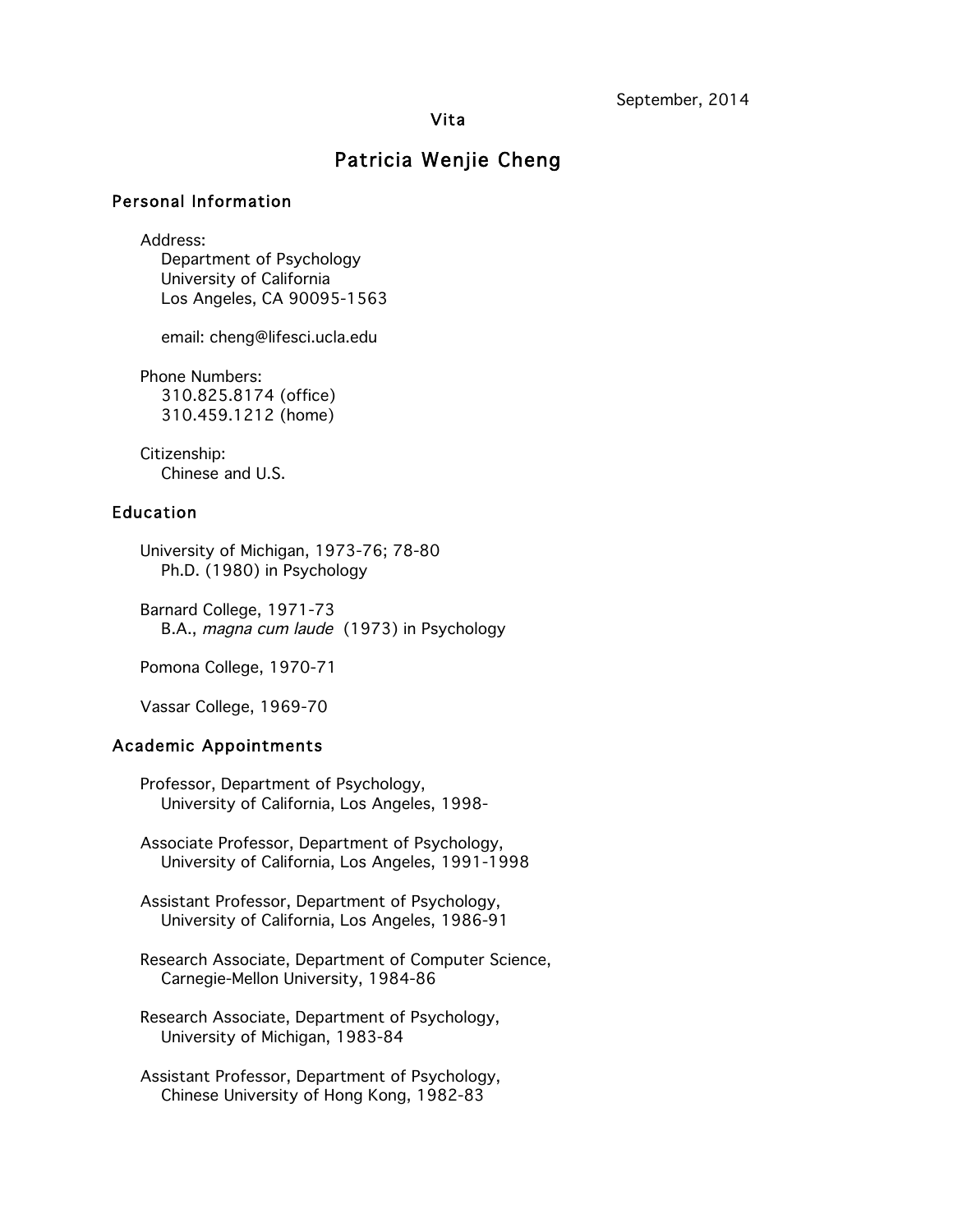#### Grants and Awards

 Fellow of Association for Psychological Science, since 2010 Fellow of the Guggenheim Foundation, 2000

Air Force Office of Scientific Research Hidden causal structure for reasoning and learning: Human cognition, machine intelligence, and statistics Period: 1/2009 – 12/2011 Amount: \$550,000 (direct costs).

National Institute of Mental Health Title: Natural causal discovery: Learning simple and complex causes Period: 7/1/2002 – 6/30/2006 Amount: \$400,000.

John Simon Guggenheim Fellow, 2000-2001 Period: 7/1/2000 - 7/1/2001 Amount: \$35,000

 National Science Foundation Title: Natural causal induction Period: 9/1/1998 – 7/31/2001 Amount: \$183,000

National Science Foundation Title: Natural causal induction Period: 4/1/92 - 3/31/94 Amount: \$145,058

National Science Foundation Title: Inference, instruction, and pragmatic reasoning schemas Period: 9/1/87 - 8/31/91 Amount: \$125,000

Academic Senate of UCLA Research Award, 7/1/00 - 6/30/01: \$2,000 Academic Senate of UCLA Research Award , 12/8/86 - 6/30/87 UCLA Faculty Career Development Award, 9/88 - 12/88 Academic Senate of UCLA Research Award, 7/1/90 - 6/30/91 Academic Senate of UCLA Research Award, 7/1/94 - 6/30/99 Academic Senate of UCLA Research Award, 7/1/01 - 6/30/02

#### Primary Interests

causal reasoning training reasoning and problem solving concept formation and skill acquisition

## Teaching Experience

Chinese University of Hong Kong (undergraduate)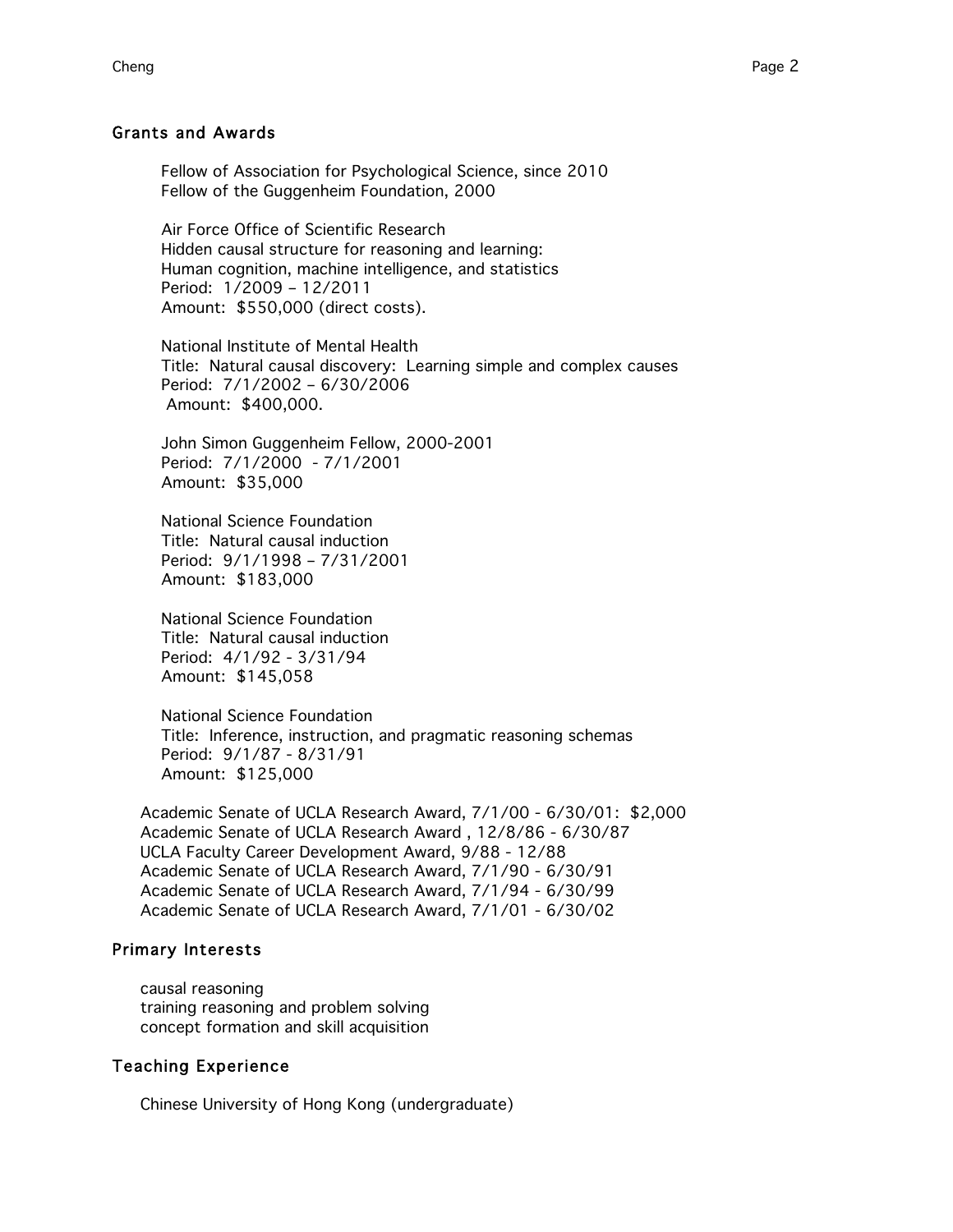Introduction to Statistics Experimental Design Learning Human Memory

University of Michigan (undergraduate) Introduction to Psychology

University of California, Los Angeles Undergraduate: Cognitive Psychology Cognitive Psychology Laboratory Cognitive Science Cognitive Science Laboratory **Thinking** Graduate: Thinking and Reasoning Cognitive Science Laboratory

# Current or Previous Member of Editorial Board

American Psychologist, Associate Editor **Cognition** Thinking & Reasoning Psychological Review

# Ad Hoc Reviewer

Cognition & Instruction Journal of Experimental Social Psychology Cognitive Development Journal of Experimental Psychology: General Cognitive Psychology Journal of Personality and Social Psychology Cognitive Science Cognition Cognition Journal of Experimental Child Psychology Psychological Review Quarterly Journal of Experimental Psychology Air Force Office of Scientific Research National Science Foundation

## Articles

- Cheng, P. W., & Pachella, R. G. (1984). A psychophysical approach to dimensional separability. Cognitive Psychology, 16, 279-304.
- Cheng, P. W. (1985). Restructuring versus automaticity: Alternative accounts of skill acquisition. Psychological Review, 92, 414-424.

Cheng P. W. (1985). Categorization and response competition: Two nonautomatic factors. Psychological Review, 92, 583-584.

Cheng, P. W. (1985). Pictures of ghosts: A critique of Alfred Bloom's The linguistic shaping of thought. American Anthropologist, 87, 917-922.

Cheng, P. W., & Holyoak, K. J. (1985). Pragmatic reasoning schemas. Cognitive Psychology,17, 391-416.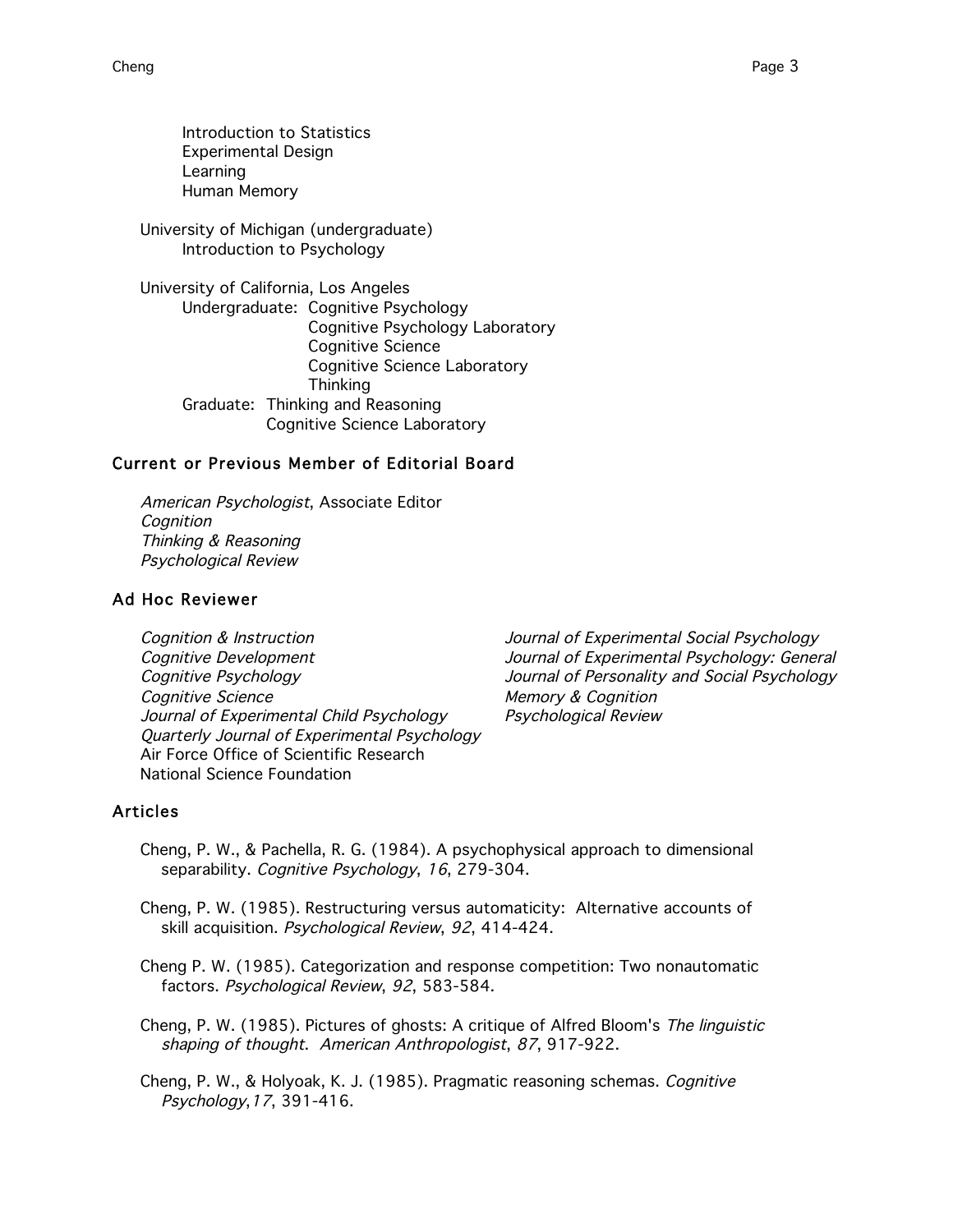- Cheng, P. W., Holyoak, K. J., Nisbett, R. E., & Oliver, L. M. (1986). Pragmatic versus syntactic approaches to training deductive reasoning. Cognitive Psychology, 18, 293-328.
- Cheng, P. W., & Carbonell J. G. (1986). The FERMI system: Inducing iterative macro-operators from experience. Proceedings of 1986 Meeting of the American Association for Artificial Intelligence, 1, 490-495.
- Nisbett, R.E., Fong, G.T., Lehman, D., & Cheng, P.W. (1987). Teaching reasoning. Science, 238, 625-631.
- Cheng, P.W., & Holyoak, K.J. (1989). On the natural selection of reasoning theories. Cognition, 33, 285-313.
- Lien, Y., & Cheng, P.W. (1989) A framework for psychological causal induction: Integrating the power and covariation views. Proceedings of the 11th Annual Conference of the Cognitive Science Society (pp. 729-833). Hillsdale, NJ: Erlbaum.
- Cheng, P.W., & Novick, L.R. (1990 a). Where is the bias in causal attribution? In K.J. Gilhooly, M. Keane, R. Logie, & G. Erdos (Eds.), Lines of thinking: Reflections on the psychology of thought (pp. 181-197). Chichester, UK: Wiley.
- Cheng, P.W., & Novick, L.R. (1990 b). A probabilistic contrast model of causal induction. Journal of Personality and Social Psychology, 58, 545-567.
- Cheng, P.W., & Novick, L.R. (1991). Causes versus enabling conditions. Cognition, 40, 83-120.
- Cheng, P.W., & Novick, L.R. (1992). Covariation in natural causal induction. Psychological Review, 99, 365-382.
	- Reprinted in Goldstein, W.M., & Hogarth, R.M. (Eds, 1997). Research on judgment and decision making: Currents, connections, and controversies. New York: Cambridge University Press.
- Novick, L.R., Fratianne, A., & Cheng, P.W. (1992). Knowledge-based assumptions in causal attribution. Social Cognition, 10, 299-333.
- Cheng, P.W., & Nisbett, R.E. (1993). Pragmatic constraints on causal deduction. In R.E. Nisbett (Ed.), Rules for reasoning (pp. 207 - 227). Hillsdale, NJ: Erlbaum.
- Melz, E.R., Cheng, P.W., Holyoak, K.J., & Waldmann, M.R. (1993). Cue competition in human categorization: contingency or the Rescorla-Wagner learning rule? Comments on Shanks (1991). Journal of Experimental Psychology: Learning, Memory, and Cognition, 19, 1398-1410.
- Kroger, J. K., Cheng, P.W., & Holyoak, K.J. (1993). Evoking the permission schema: The impact of explicit negation and a violation-checking context. Quarterly Journal of Experimental Psychology, 46A, 615-636.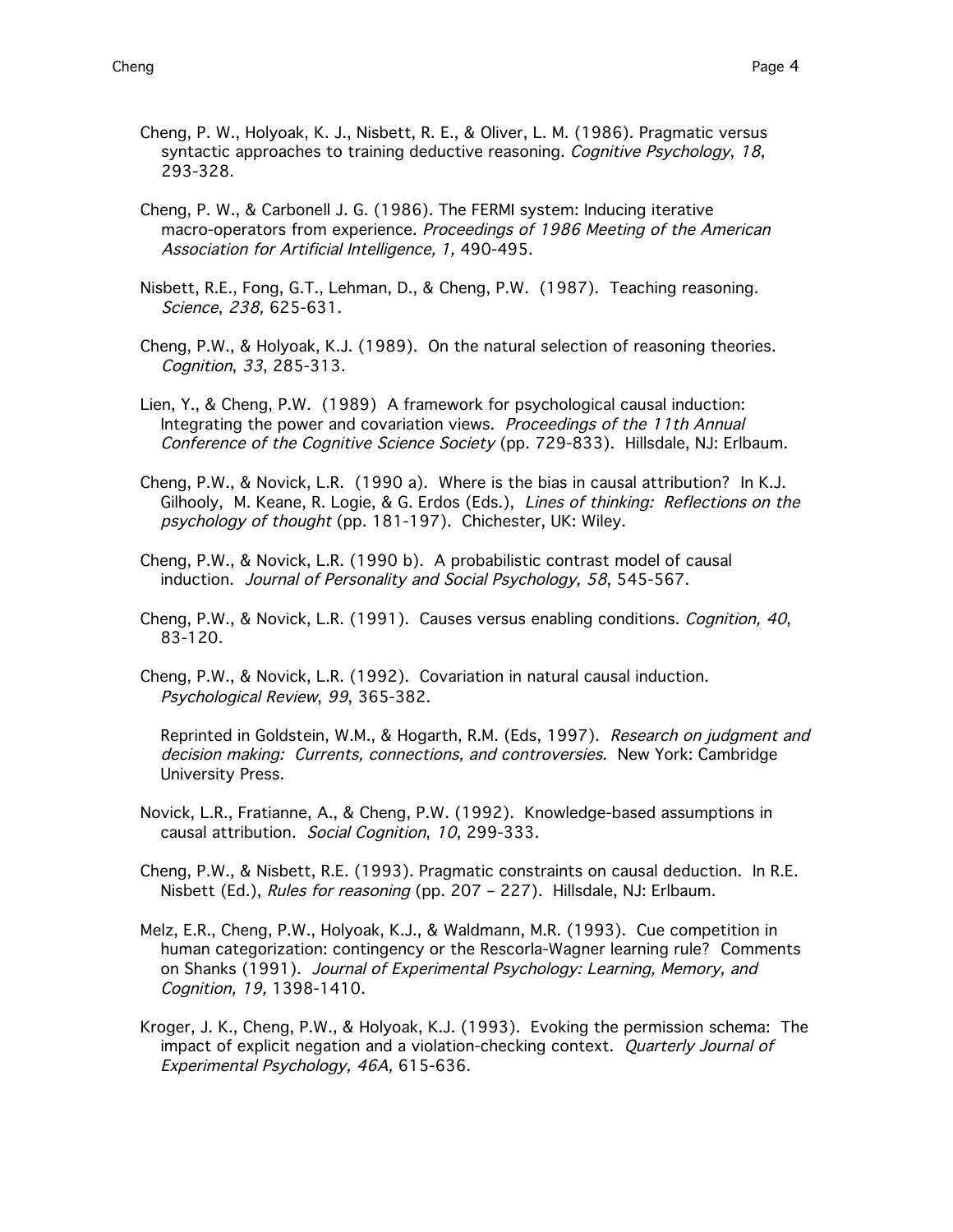- Wharton, C.M., Cheng, P.W., & Wickens, T.D. (1993). Hypothesis-testing strategies: Why two goals are better than one. Quarterly Journal of Experimental Psychology, 46A, 743-758.
- Cheng, P.W. (1993). Separating causal laws from casual facts: Pressing the limits of statistical relevance. In D.L. Medin (Ed.), The psychology of learning and motivation, vol. 30 (pp. 215-264). New York: Academic Press.
- Cheng, P. W., & Holyoak, K. J. (1995). Complex adaptive systems as intuitive statisticians: Causality, contingency, and prediction. In H. L. Roitblat & J.-A. Meyer (Eds.), Comparative approaches to cognitive science (pp. 271-302). Cambridge, MA: MIT Press.
- Cheng, P.W., & Lien, Y. (1995). The role of coherence in differentiating genuine from spurious causes. In D. Sperber, D. Premack, & A. J. Premack (Eds.), *Causal cognition:* A multidisciplinary debate (pp. 463-494). New York, NY: Oxford University Press.
- Holyoak, K.J., & Cheng, P.W. (1995 a). Pragmatic reasoning about human voluntary action: Evidence from Wason's selection task. In S. Newstead & J.St. B.T. Evans (Eds.), Perspectives on thinking and reasoning: Essays in honor of Peter Wason (pp. 67-89). East Essex, U.K.: Erlbaum.
- Yarlas, A. S., Cheng, P. W., & Holyoak, K. J. (1995). Alternative approaches to causal induction: The probabilistic contrast versus the Rescorla-Wagner model. In J. D. Moore & J. F. Lehman (Eds.), Proceedings of the 17th Annual Conference of the Cognitive Science Society (pp. 431-436). Hillsdale, NJ: Erlbaum.
- Holyoak, K.J., & Cheng, P.W. (1995 b). Pragmatic reasoning with a point of view. Thinking & Reasoning, 1, 289-313.
- Holyoak, K. J., & Cheng, P. W. (1995 c). Pragmatic reasoning from multiple points of view: A response. Thinking & Reasoning, 1, 373-388.
- Cheng, P.W., Park, J., Yarlas, A., & Holyoak, K.J. (1996). A causal-power theory of focal sets. In D.R. Shanks, K.J. Holyoak, & D.L. Medin, (Eds.), The psychology of learning and motivation, vol. 34: Causal learning (pp. 313-355). NY, NY: Academic Press.
- Cheng, P.W. (1997). From covariation to causation: A causal power theory. Psychological Review, 104, 367-405.
- Buehner, M. J., & Cheng, P.W. (1997). Causal induction: The power PC theory versus the Rescorla-Wagner model. In the Proceedings of the 19th Annual Conference of the Cognitive Science Society (pp. 55-60). Hillsdale, NJ: Erlbaum.
- Glymour, C., & Cheng, P.W. (1998). Causal mechanism and probability: A normative approach. In M. Oaksford & N. Chater (Eds.), Rational models of cognition (pp. 295- 313). Oxford, U.K.: Oxford University Press.
- Wu, M., & Cheng, P.W. (1999). Why causation need not follow from statistical association: Boundary conditions for the evaluation of generative and preventive causal powers. Psychological Science, 10, 92-97.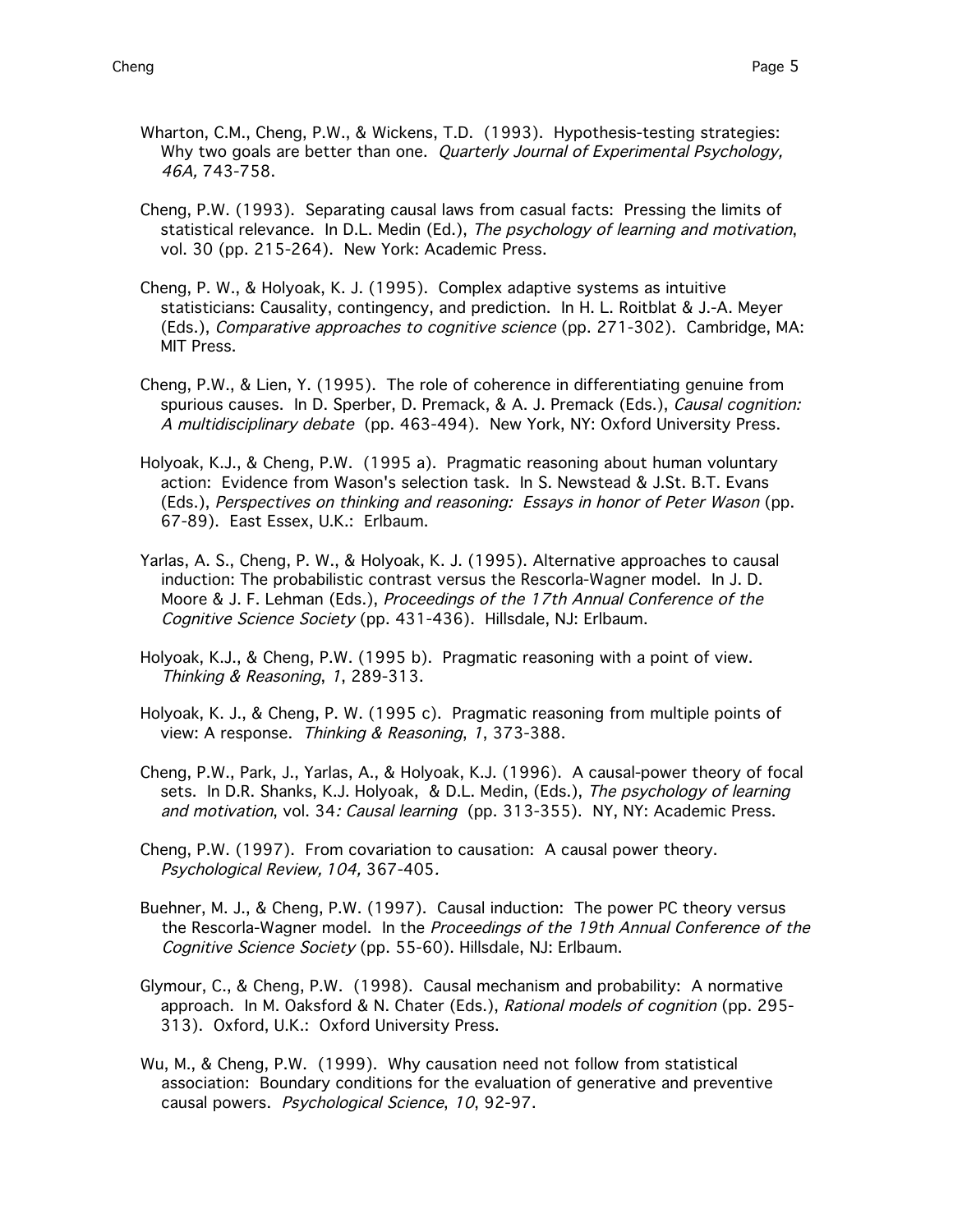- Cheng, P.W. (2000). Causal reasoning. In R. Wilson & F. Keil (Eds.), The MIT encyclopedia of cognitive sciences (pp. 106-108). Cambridge, MA: MIT Press.
- Lien, Y., & Cheng, P.W. (2000). Distinguishing genuine from spurious causes: A coherence hypothesis. Cognitive Psychology, 40, 87-137.
- Cheng, P.W. (2000). Causality in the mind: Estimating contextual and conjunctive causal power. In F. Keil & R. Wilson (Eds.), Explanation and cognition (pp. 227-253). Cambridge, MA: MIT Press.
- Chao, J., & Cheng, P.W. (2000). The emergence of inferential rules: The use of pragmatic reasoning schemas by preshoolers. Cognitive Development, 15, 39-62.
- Choplin, J.M., Cheng, P.W., & Holyoak, K.J. (2001). Causal information as a constraint on similarity. In J. Moore & K. Stenning (Eds.), Proceedings of the 23rd Annual Conference of the Cognitive Science Society (pp. 240-243). Hillsdale, NJ: Erlbaum.
- Buehner, M., Cheng, P.W., Clifford, D. (2003.) From covariation to causation: A test of the assumption of causal power. Journal of Experimental Psychology: Learning, Memory, and Cognition, 29, 1119-1140.
- Novick, L.R., & Cheng, P.W. (2004). Assessing interactive causal influence. Psychological Review, 111, 455-485.
- Ford, E.C., & Cheng, P.W. (2004). Sensitivity to confounding in causal inference: From childhood to adulthood. In K. Forbus, D. Gentner & T. Regier (Eds.), Proceedings of the 26th Annual Conference of the Cognitive Science Society (pp. 398-403). Hillsdale, NJ: Erlbaum.
- Buehner, M. & Cheng, P.W. (2005.) Causal learning. In K.J. Holyoak & R.G. Morrison (Eds.), Cambridge handbook of thinking and reasoning (pp. 143-168). New York, N.Y.: Cambridge University Press.
- Cheng, P.W., & Novick, L.R. (2005). Constraints and nonconstraints in causal learning: Reply to White (2005) and to Luhmann and Ahn (2005). Psychological Review, 112, 694-707.
- Lu, H., Yuille, A., Liljeholm, M., Cheng, P.W., Holyoak, K.J. (2006). Modelling causal learning using Bayesian generic priors on generative and preventive powers. In R. Sun & N. Miyake (Eds.), Proceedings of the 28th Conference of the Cognitive Science Society (pp. 519-524). Austin, TX: Cognitive Science Society.
- Cheng, P.W., Novick, L.R., Liljeholm, M. & Ford, C. (2007). In M. O'Rourke (Ed.), Topics in contemporary philosophy, Volume 4: Causation and explanation (pp. 1 – 32). Cambridge, MA: MIT Press.
- Liljeholm, M., & Cheng, P.W. (2007). When is a cause the "same"? Coherent generalization across contexts. Psychological Science, 18, 1014-1021.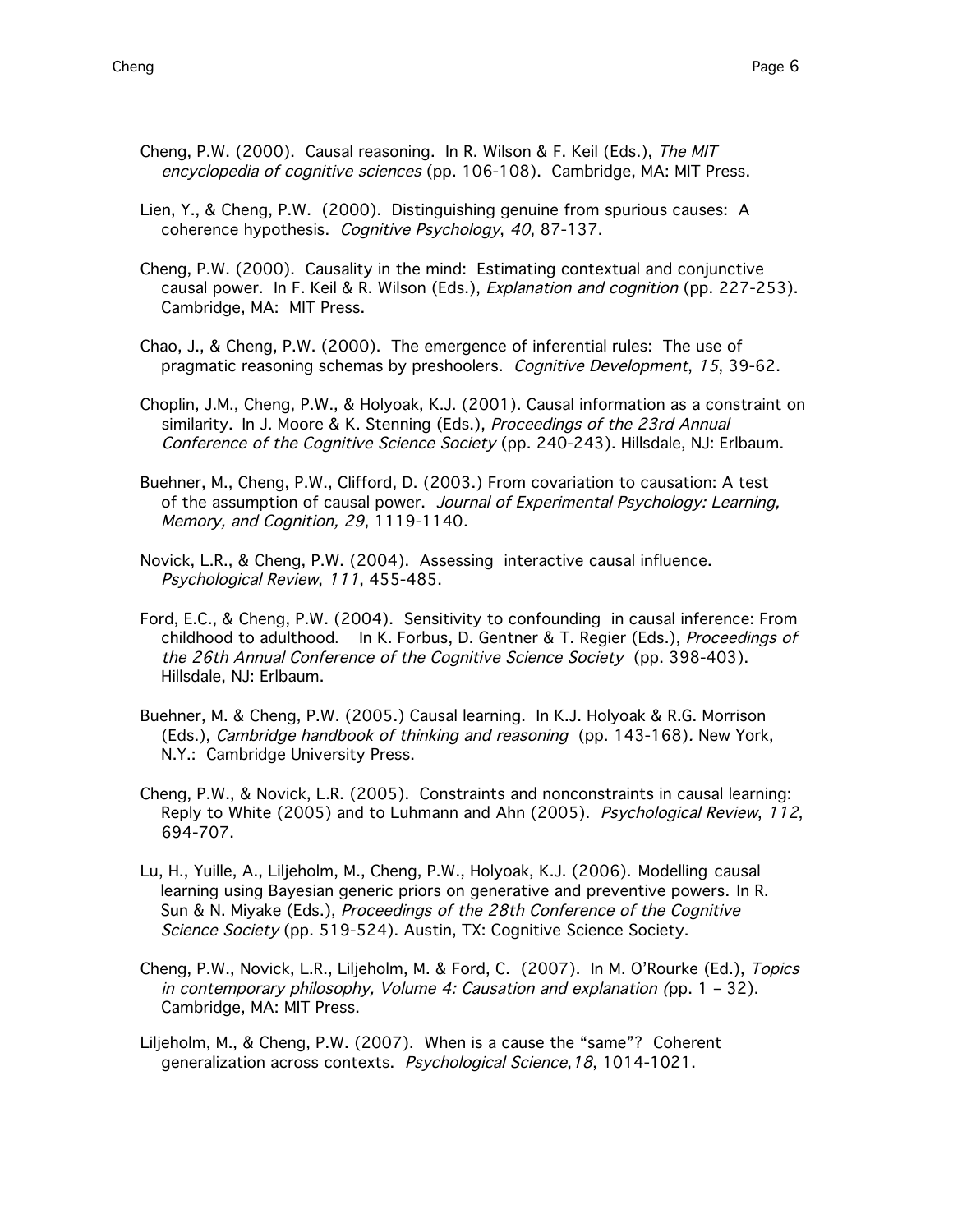- Waldmann, M.R., Cheng, P.W., Hagmayer, Y., and Blaisdell, A.P. (2008). Causal learning in rats and humans: A minimal rational model. In N. Chater & M. Oaksford (Eds.), Rational models of cognition (pp. 453-484). Oxford, U.K.: Oxford University Press.
- Lu, H., Yuille, A., Liljeholm, M., Cheng, P.W., & Holyoak, K.J. (2008). Bayesian generic priors for causal learning. Psychological Review, 115, 955-984.
- Liljeholm, M. & Cheng, P.W. (2009). The influence of virtual sample size on confidence and causal strength judgments. Journal of Experimental Psychology: Learning, Memory, & Cognition, 35, 157-172.
- Carroll, C.D., & Cheng, P.W. (2009). Preventative scope in causation. In N. A. Taatgen & H. van Rijn (Eds.), Proceedings of the 31st Annual Conference of the Cognitive Science Society (pp. 833-838). Austin, TX: Cognitive Science Society.
- Penn, D.C., Cheng, P.W., Holyoak, K.J., Hummel, J.E., Povinelli, D.J. (2009). There is more to thinking than propositions. Behavioral and Brain Sciences, 32(2), 221-223.
- Carroll, C.D., & Cheng, P.W. (2010). The induction of hidden causes: Causal mediation and violations of independent causal influence. In S. Ohlsson & R. Catrambone (Eds.), Proceedings of the 32nd Annual Conference of the Cognitive Science Society (pp. 913-918). Austin, TX: Cognitive Science Society.
- Carroll, C.D., & Cheng, P.W., & Lu, H. (2010). Uncertainty in causal inference: The case of retrospective revaluation. In S. Ohlsson & R. Catrambone (Eds.), Proceedings of the 32nd Annual Conference of the Cognitive Science Society (pp. 1076-1081). Austin, TX: Cognitive Science Society.
- Holyoak, K.J. & Cheng, P.W. (2011). Causal learning and inference as a rational process: The new synthesis. Annual Review of Psychology, 62, 135-163.
- Carroll, C.D., & Cheng, P.W., & Lu, H. (2011). Uncertainty and dependency in causal inference. In Proceedings of the 33rd Annual Conference of the Cognitive Science Society (pp. 1418-1423). Austin, TX: Cognitive Science Society.
- Cheng, P.W. & Buehner, M. (2012). Causal learning. In K. J. Holyoak & R. G. Morrison (Eds.), Oxford Handbook of Thinking and Reasoning (pp. 210- 233). New York: Oxford University Press.
- Carroll, C. D., Cheng, P. W., & Lu, H. (2013). Inferential dependencies in causal Inference: A comparison of belief-distribution and Associative Approaches. Journal of Experimental Psychology: General, 142, 845–863.
- Cheng, P.W., Liljeholm, M. & Sandhofer, C. (2013). Logical consistency and objectivity in causal learning. In Proceedings of the 35th Annual Conference of the Cognitive Science Society (pp. 2034-2039). Austin, TX: Cognitive Science Society.
- Walker, J.M., Cheng, P.W. & Stigler, J.W. (2014). Equations are effects: Using causal contrasts to support algebra learning. In Proceedings of the 36th Annual Conference of the Cognitive Science Society. Austin, TX: Cognitive Science Society.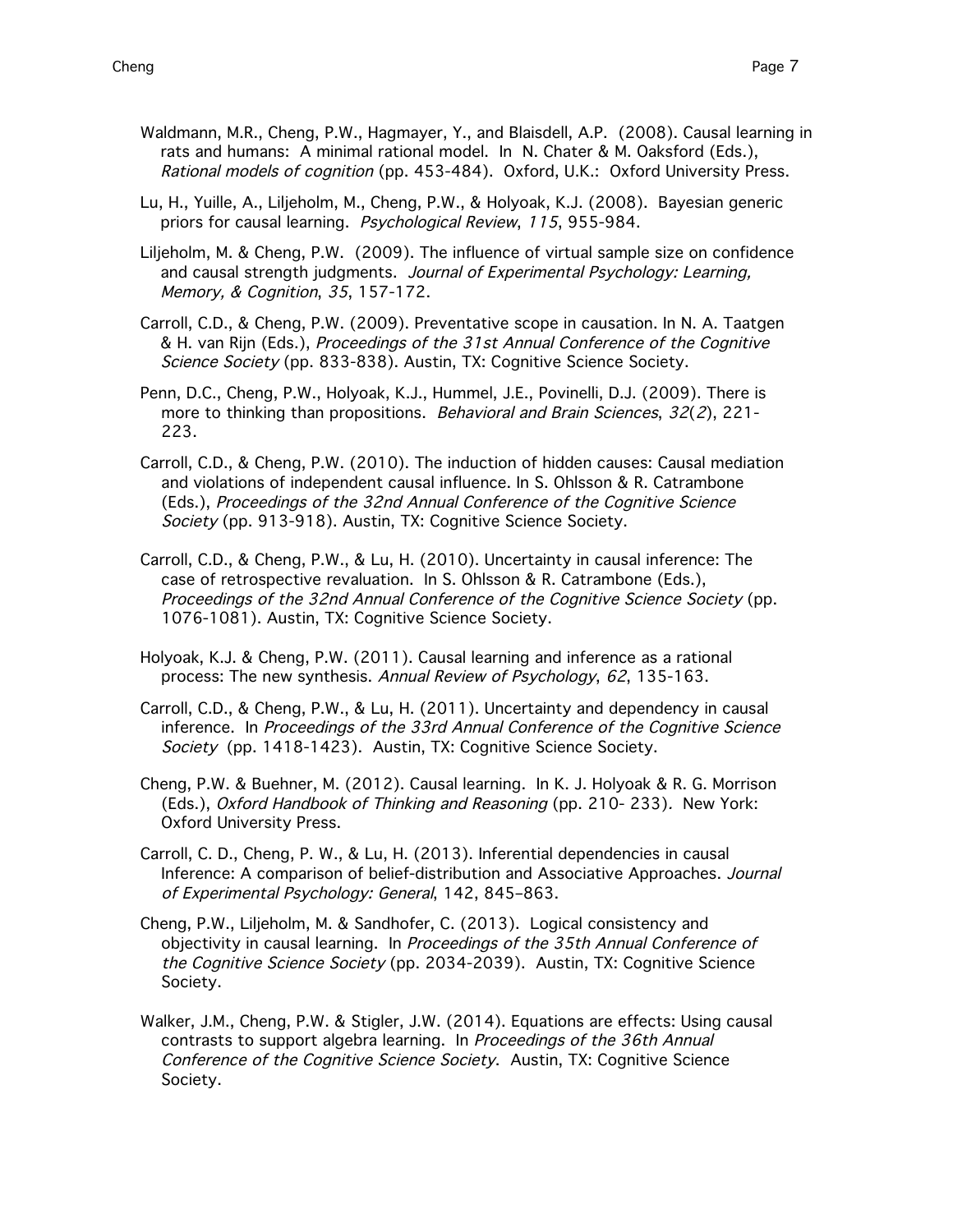# Conference Presentations and Invited Talks

- Cheng, P. W., & Pachella, R. G. Multidimensional scaling criteria for defining the integrality of psychophysical dimensions. Paper presented at the meeting of the Midwestern Psychological Association, Chicago, May 1979.
- Cheng, P. W., & Holyoak, K. J. Schema-based inferences in deductive reasoning. Paper presented at the 91st Annual Meeting of the American Psychological Association, Anaheim, August 1983.
- Cheng, P. W., & Holyoak, K. J. Pragmatic schemas for deductive reasoning. Paper presented at the 25th Annual Meeting of the Psychonomic Society, San Antonio, November 1984.
- Cheng, P. W., & Carbonell, J. G. The FERMI system: Inducing iterative macro-operator from experience. Paper presented at the Fifth National Conference of the American Association for Artificial Intelligence, Philadelphia, August 1986.
- Cheng, P.W., & Larkin, J. General strategies and domain concepts in physics problemsolving. Paper presented at the 28th Annual Meeting of the Psychonomic Society, Seattle, November 1987.
- Cheng, P.W., & Novick, L.R. Where is the bias in causal attributions? Paper presented at the International Conference on Thinking, Aberdeen, Scotland, August 1988.
- Cheng, P.W., & Novick, L.R. Causes versus mere conditions. Paper presented at the 29th Annual Meeting of the Psychonomic Society, Chicago, November 1988.
- Nisbett, R.N., & Cheng, P.W. Conditional reasoning. Paper presented at the 29th Annual Meeting of the Psychonomic Society, Chicago, November 1988.
- Lien, Y., & Cheng, P.W. Framework for psychological causal induction: Integrating the power and covariation views. Paper presented at the 11th Annual Conference of the Cognitive Science Society, Ann Arbor, August 1989.
- Cheng, P.W. A probabilistic contrast model of causal induction. Invited paper presented at the Annual Meeting of the Society of Experimental Social Psychologists, Santa Monica, October 1989.
- Novick, L.R., Fratianne, A., & Cheng, P.W. Computation of covariation over a focal set of events. Paper presented at the 30th Annual Meeting of the Psychonomic Society, Atlanta, November 1989.
- Cheng, P.W., & Nisbett, R.N. A pragmatic schema for causal deduction. Invited paper presented at the Rocky Mountain Psychological Association, Tucson, April 1990.
- Novick, L.R., Fratianne, A., & Cheng, P.W. The influence of problem structure and world knowledge on causal inference. Paper presented at the Rocky Mountain Psychological Association, Tucson, April 1990.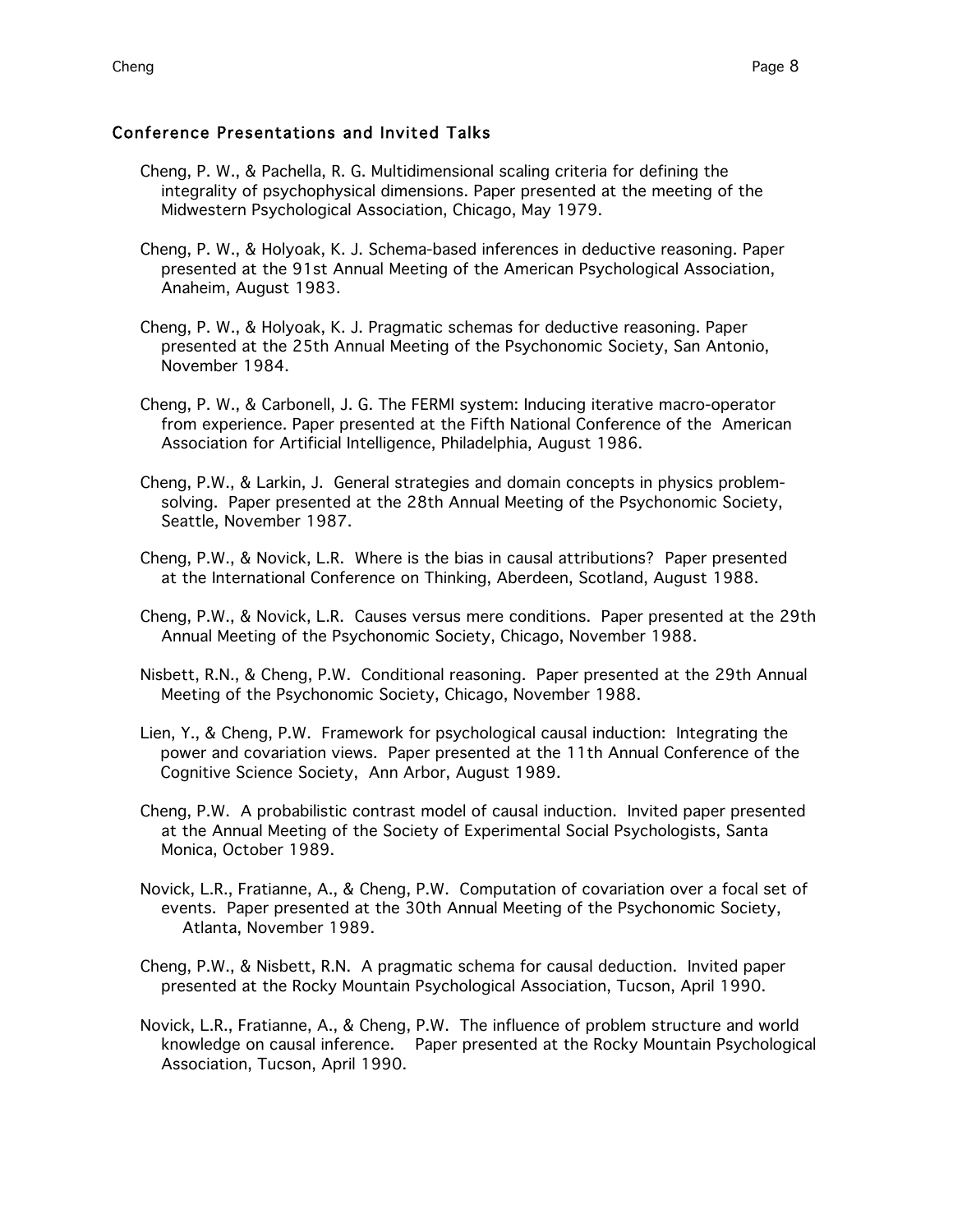- Chao, S., Cheng, P.W., & Greenfield, P. The use of pragmatic reasoning schemas in 3- to 5-year-old children. Paper presented at the Western Psychological Association, Los Angeles, April 1990.
- Lien, Y. & Cheng, P.W. A bootstrapping solution to the problem of differentiating genuine and spurious causes. Paper presented at the 40th Annual Meeting of the Psychonomic Society, New Orleans, November 1990.
- Chao, S., & Cheng, P.W. The emergence of inferential rules. Paper presented at the Conference on Social Structure, Culture and Cognition, Ann Arbor, June, 1991.
- Cheng & Fratianne. Dynamic hypothesis testing: the link between implicit and explicit causal reasoning. Invited colloquium at Northwestern University, June, 1992.
- Holyoak, K.J. & Cheng, P.W. Animals as intuitive statisticians. Society for Comparative Psychology, Aix en Provence, July, 1992.
- Cheng, P.W. & Fratianne, A. The link between implicit and explicit causal reasoning. Plymouth, July, 1992.
- Holyoak, K.J. & Cheng, P.W. Pragmatic reasoning with a point of view. Plymouth, July, 1992.
- Cheng, P.W. & Fratianne, A. Dynamic hypothesis testing. International Congress. Brussels, July, 1992.
- Lien, Y. & Cheng, P.W. How do people judge whether a regularity is causal? Paper presented at the 42nd Annual Meeting of the Psychonomic Society, November 1992.
- Cheng, P.W. & Lien, W. The role of coherence in differentiating genuine from spurious causes. Invited paper presented at the Conference on Causal Understandings in Cognition and Culture. Paris, France, January, 1993.
- Chao, S., & Cheng, P.W. The emergence of inferential rules in preschool children. Paper presented at the Society for Research on Child Development, New Orleans, March, 1993.
- Cheng, P.W., & Fratianne, A. Dynamic hypothesis testing: the link between implicit and explicit causal reasoning. Invited colloquium at University of California, Santa Barbara, May, 1993.
- Cheng, P.W., & Saiki, J. Basic-level categories are created by causal theories. Paper presented at the 44th Annual Meeting of the Psychonomic Society, St. Louis, November 1994.
- Cheng, P.W., & Novick, L.R. Explaining probabilistic contrasts as estimates of causal power. In F.Van Overwalle & M.W. Morris (Chairs), Attribution processes. Symposium conducted at the 1995 Joint EAESP/SESP (European Association of Experimental Social Psychology/ Society for Experimental Social Psychologists) Meeting, Washington, D.C., September, 1995.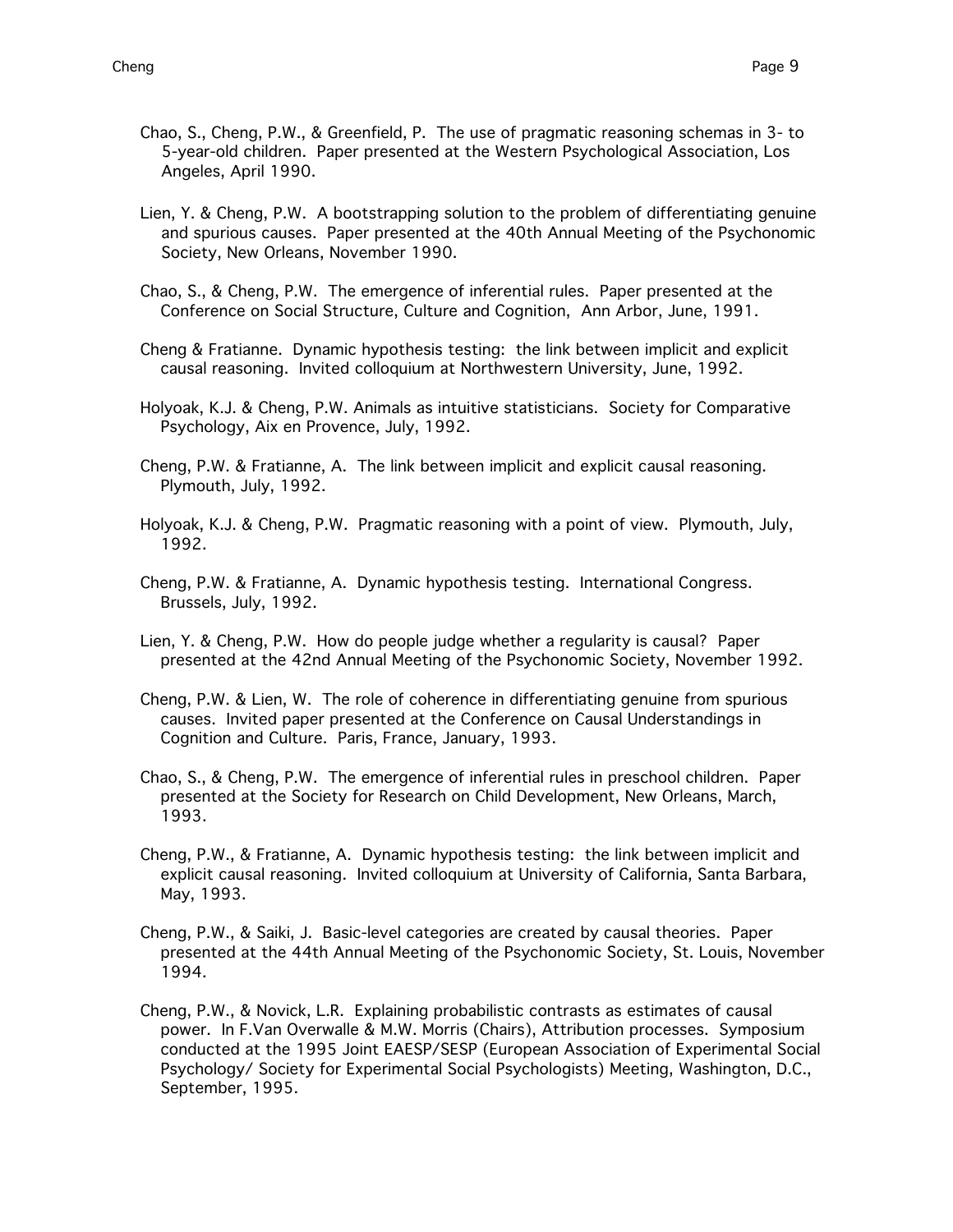- Cheng, P.W., & Fratianne, A. Implicit versus explicit causal reasoning. Poster presented at the 45th Annual Meeting of the Psychonomic Society, Los Angeles, November 1995.
- Cheng, P.W. Goal of inference interacts with base-rate of effect. Symposium on Reasoning at the International Congress of Psychology, Montreal, August, 1996
- Cheng, P.W. From covariation to causation. Symposium on Thinking and Reasoning at the International Conference on Thinking, London, September, 1996
- Cheng, P.W. From covariation to causation. Paper presented at the 46th Annual Meeting of the Psychonomic Society, Chicago, November 1996.
- Buehner, M. J., & Cheng, P.W. Causal induction: The power PC theory versus the Rescorla-Wagner model. Paper presented at the Nineteenth Annual Conference of the Cognitive Science Society, Stanford, July 1997.
- Cheng, P.W. Implicit versus explicit causal reasoning. Invited address at the Eleventh Annual Vancouver Cognitive Science Conference, Vancouver, February, 1998.
- Cheng, P.W. Invited address, University of Chicago, Sloan School of Business, December, 1998.
- Cheng, P.W. Invited address, California Institute of Technology, Department of Philosophy, March, 1999.
- Cheng, P.W. Invited paper, Symposium on associative learning. EPA. Rhode Island, April, 1999.
- Novick, L. R., & Cheng, P.W. Assessing conjunctive causal influence. Paper presented at the 49th Annual Meeting of the Psychonomic Society, Los Angeles, November 1999.
- Buehner, M., & Cheng, P.W. A test of the assumption of causal power. Paper presented at the International Conference on Thinking, London, September, 2000.
- Cheng, P.W. Invited paper, Symposium on reasoning, Japanese Society of Educational Psychologists. Tokyo, Japan, September, 2000.
- Cheng, P.W. Invited keynote address, Spanish Society of Experimental Psychologists. Granada, Spain, September, 2000.
- Cheng, P.W. Invited paper, Symposium on everyday causal reasoning. Annual Meeting of the Psychonomics Society. New Orleans, November, 2000
- Cheng, P.W. Invited address, Colloquium series at UC Berkeley's Institute for Cognitive Studies. December, 2000
- Cheng, P.W. Invited address, Colloquium series at the Department of Psychology, University of Washington. February, 2001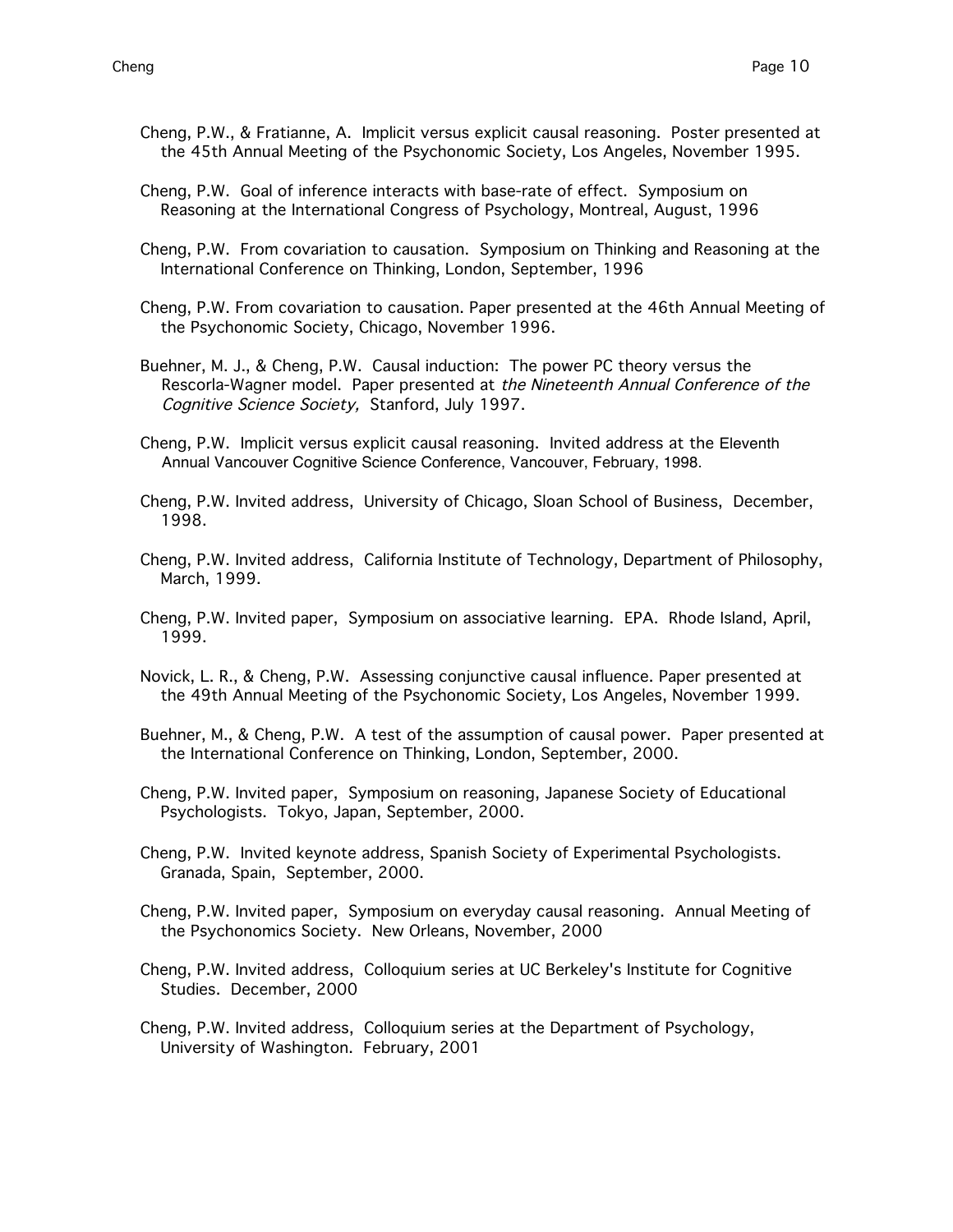- José C. Perales, Patricia W. Cheng, and Andrés Catena. Intuitive Analogues of Control Procedures in Causal Learning Tasks. Symposium on Associative Learning Gregynog, Wales. April 2001.
- Cheng, P.W. Assessing interactive causal influence. Department of Statistics, UCLA. May, 2001.
- Cheng, P.W. Assessing interactive causal influence. Department of Philosophy, UC Irvine. May, 2001.
- Guo, F. Y. & P. W. Cheng, "Distinguishing Between Implicit and Explicit Causal Reasoning", Paper will be presented at conference in Behavioral Decision Research in Management, Chicago, May 2002.
- Guo, F. Y. & P. W. Cheng, "Distinguishing Between Implicit and Explicit Causal Reasoning", Paper will be presented at annual meeting of Academy of Management, Denver, August 2002.
- Cheng, P.W., & Novick, L. R. Assessing Interactive Causal Influence: A Psychological Theory & its Implications. Causal Inference Conference, Snowbird, Utah. August, 2002.
- Cheng, P.W. Functional Basic-Level Categories and Causal Theories. Florida Artificial Intelligence Conference, Pensacola, Florida, May, 2002
- Cheng, P.W. Testing causal hypotheses regarding categorical data resulting from discrete variables. Biostatistics Department, UCLA, February, 2003.
- Cheng, P.W. A psychological model of the assessment of interactive causal influence. Princeton Psychology Colloquium, February, 2003.
- Cheng, P.W. Causal discovery: Assessing simple and complex causes.. Developmental Brownbag, University of California, Riverside, April, 2003.
- Cheng, P.W. Causal power and the assessment of interactive causal influence. Inland Northwest Philosophy Conference, University of Idaho and Washington State University, Pullman, Washington. May, 2003.
- Cheng, P.W. & James, N. The formation of functional categories and causal learning: A unitary process. Workshop on causation and categorization. Center for Advanced Study in the Behavioral Sciences, Stanford. February, 2004.
- Ford, E. C. & Cheng, P.W. Sensitivity to confounding in causal inference: From childhood to adulthood. The 26th Annual Conference of the Cognitive Science Society. Chicago, Illinois. July, 2004.
- Cheng, P.W. The Deductive Nature of Causal Induction. The 28<sup>th</sup> International Congress of Psychology. Beijing, August, 2004.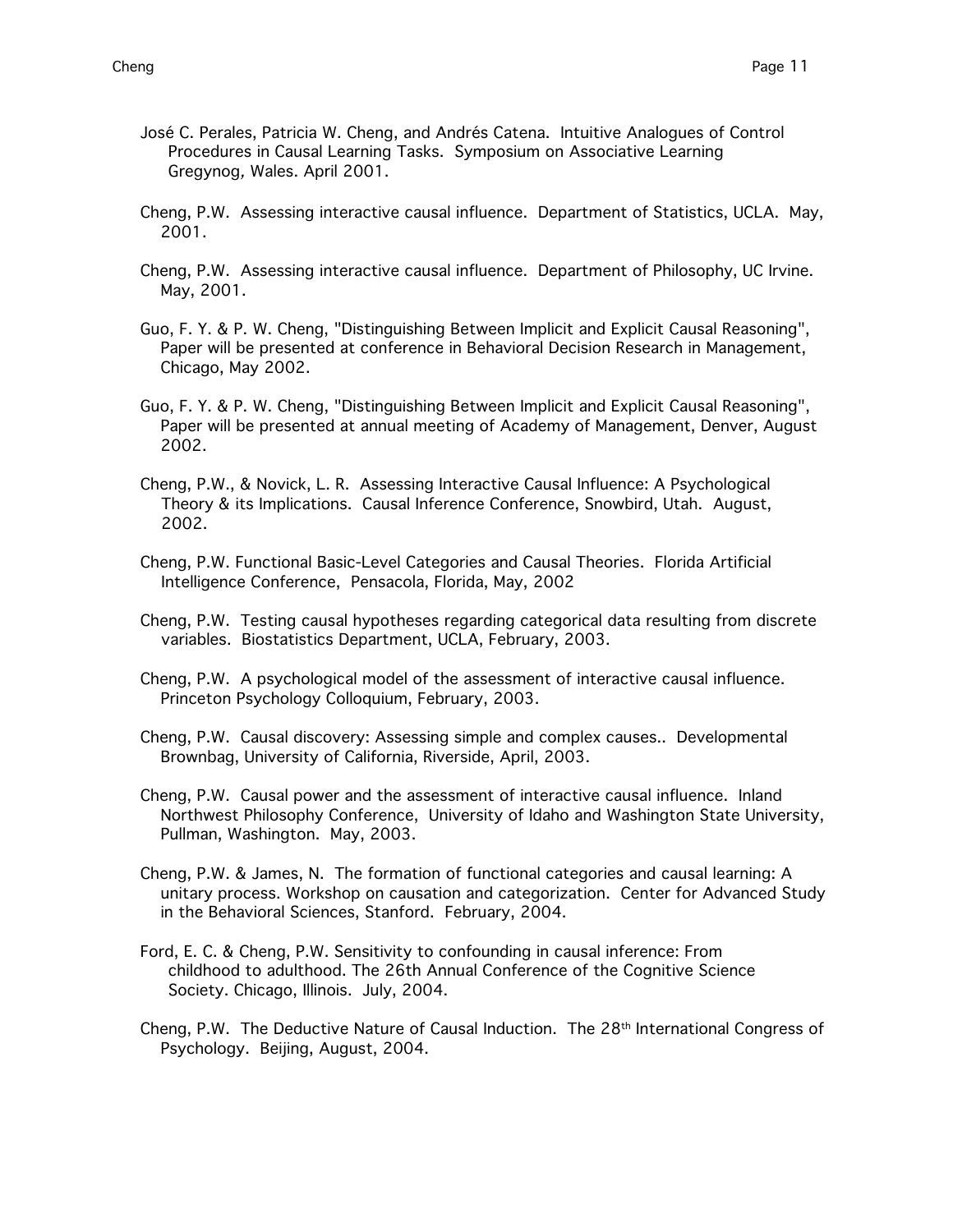- Cheng, P.W. A Probabilistic Representation of Causation: Some Implications. Conference on Probabilistic models of cognition: the Mathematics of mind at Institute of Pure and Applied Mathematics, UCLA. January, 2005.
- Liljeholm, M. & Cheng, P.W. Actual and virtual sample size: The influence of base rates on confidence and causal strength judgments. Poster presented at the 55th Annual Meeting of the Psychonomic Society, Toronto, November 2005.
- Cheng, P.W. Explaining Covariation by Causation: Implications of Causal Assumptions for Coherence and Compositionality, Department of Psychology, Cardiff University, Wales. March, 2006.
- Cheng, P.W. Explaining Covariation by Causation: Implications of Causal Assumptions for Coherence and Compositionality, Department of Psychology, University College London, London. March, 2006.
- Cheng, P.W. Explaining Covariation by Causation: Implications of Causal Assumptions for Coherence and Compositionality, Department of Psychology, University of Illinois, Champagne-Urbana. March, 2006.
- Cheng, P.W. A Single-Effect Model of Causal Learning. Symposium on the Origin of Causal Knowledge, Ardennes, Belgium. May, 2007.
- Cheng P.W. Causal reasoning in humans and rats. Summer Program on Probabilistic Models of Cognition. Institute of Pure and Applied Mathematics, UCLA. July, 2007.
- Cheng, P.W. Causal Assumptions for Coherence and Compositionality. Symposium on Causal Strength. Annual Meeting of the Society of Mathematical Psychologists, Washington D.C. July, 2008.
- Cheng, P.W. A causal-power explanation of diagnostic reasoning in rats. Japanese Psychological Society. Symposium. Sapporo, September, 2008.
- Cheng, P.W. Causal Assumptions for Coherence and Compositionality. Japanese Psychological Association. Invited keynote address. Sapporo, September, 2008.
- Cheng, P.W. Explaining why we don't think barometric readings cause storms, and beyond. Invited lecture, Department of Psychology, Kwansei Gakuin University, Osaka, September, 2008.
- Cheng, P.W. From Hume and Kant to cognitive science. Invited lecture, graduate course on philosophy of science, UCLA School of Nursing, November, 2008.
- Cheng, P.W. Independent causal influence: Implications for causal reasoning, comparative psychology, and statistics. Invited lecture, Forum on Evolution, Philosophy, and Statistics, UC Irvine, March 2009.
- Carroll, C.D., & Cheng, P.W. The induction of hidden causes: Causal mediation and violations of independent causal influence. The 32nd Annual Conference of the Cognitive Science Society. Portland, Oregon. July, 2010.